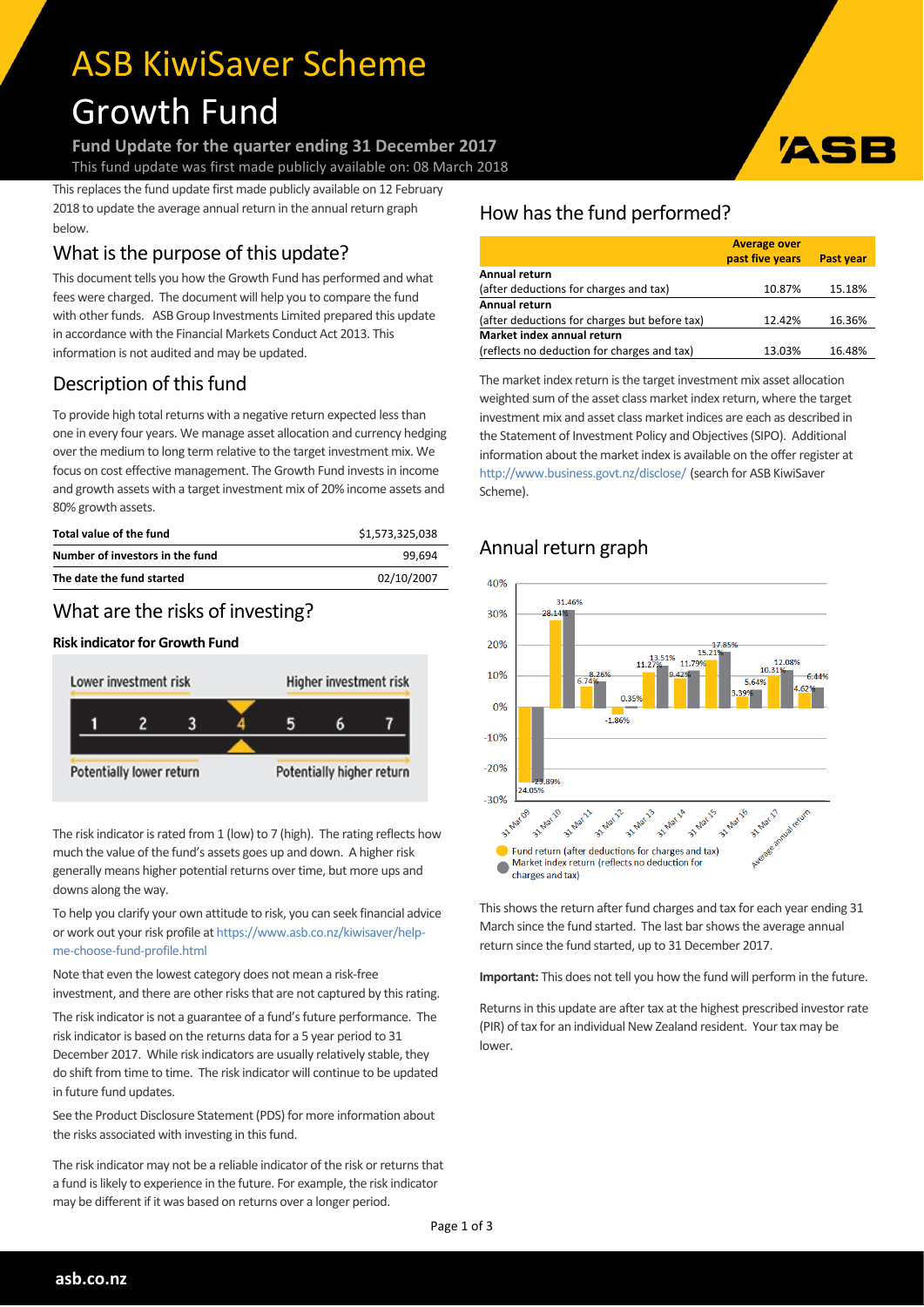## What fees are investors charged?

Investors in the Growth Fund are charged fund charges. In the year to 31 March 2017 these were:

|                                             | % of net asset value       |
|---------------------------------------------|----------------------------|
| <b>Total fund charges</b>                   | 0.66%                      |
| Which are made up of:                       |                            |
| Total management and administration charges | 0.66%                      |
| Including:                                  |                            |
| Manager's basic fee                         | 0.66%                      |
| Other management and administration charges | $0.00\%$                   |
| <b>Total performance-based fees</b>         | 0.00%                      |
| Other charges                               | Dollar amount per investor |
| Membership fees                             | \$30.00                    |

Investors may also be charged individual action fees for specific actions or decisions (for example, for withdrawing from or switching funds). These fees are not currently charged forthe fund.

Small differences in fees and charges can have a big impact on your investment over the long term.

#### Example of how this applies to an investor

Jason had \$10,000 in the fund at the start of the year and did not make any further contributions. At the end of the year, Jason received a return after fund charges were deducted of \$1,518.00 (that is 15.18% of his initial \$10,000). Jason also paid \$30.00 in other charges. This gives Jason a total return after tax of \$1,488.00 for the year.

## What does the fund invest in?

#### **Actual investment mix**

This shows the types of assets that the fund invests in.



#### **Target investment mix**

This shows the mix of assets that the fund generally intends to invest in.

| Cash and cash equivalents    | 2.00%    |
|------------------------------|----------|
| New Zealand fixed interest   | 0.00%    |
| International fixed interest | 18.00%   |
| Australasian equities        | 36.00%   |
| International equities       | 38.00%   |
| Listed property              | 6.00%    |
| Unlisted property            | 0.00%    |
| Commodities                  | 0.00%    |
| Other                        | $0.00\%$ |

#### **Top 10 investments**

|    |                                                  | <b>Percentage of</b><br>net asset value |                           |                | <b>Credit rating (if</b> |
|----|--------------------------------------------------|-----------------------------------------|---------------------------|----------------|--------------------------|
|    | <b>Name</b>                                      | of the fund                             | <b>Type</b>               | <b>Country</b> | applicable)              |
|    | Fisher and Paykel Healthcare Corporation Limited | 2.14%                                   | Australasian equities     | New Zealand    |                          |
|    | Spark New Zealand Ltd                            | 1.74%                                   | Australasian equities     | New Zealand    |                          |
| з  | ASB Bank Account NZD                             | 1.60%                                   | Cash and cash equivalents | New Zealand    | $A-1+$                   |
| 4  | Auckland International Airport Ltd               | 1.58%                                   | Australasian equities     | New Zealand    |                          |
| 5. | A2 Milk Co Ltd                                   | 1.57%                                   | Australasian equities     | New Zealand    |                          |
| 6  | <b>Fletcher Building Limited</b>                 | 1.39%                                   | Australasian equities     | New Zealand    |                          |
|    | Ryman Healthcare Ltd                             | 1.28%                                   | Australasian equities     | New Zealand    |                          |
| 8  | <b>Contact Energy Ltd</b>                        | 1.03%                                   | Australasian equities     | New Zealand    |                          |
| 9  | Commonwealth Bank Of Australia                   | 0.98%                                   | Australasian equities     | Australia      |                          |
| 10 | <b>Westpac Banking Corporation</b>               | 0.98%                                   | Australasian equities     | Australia      |                          |

The top 10 investments make up 14.29% of the fund.